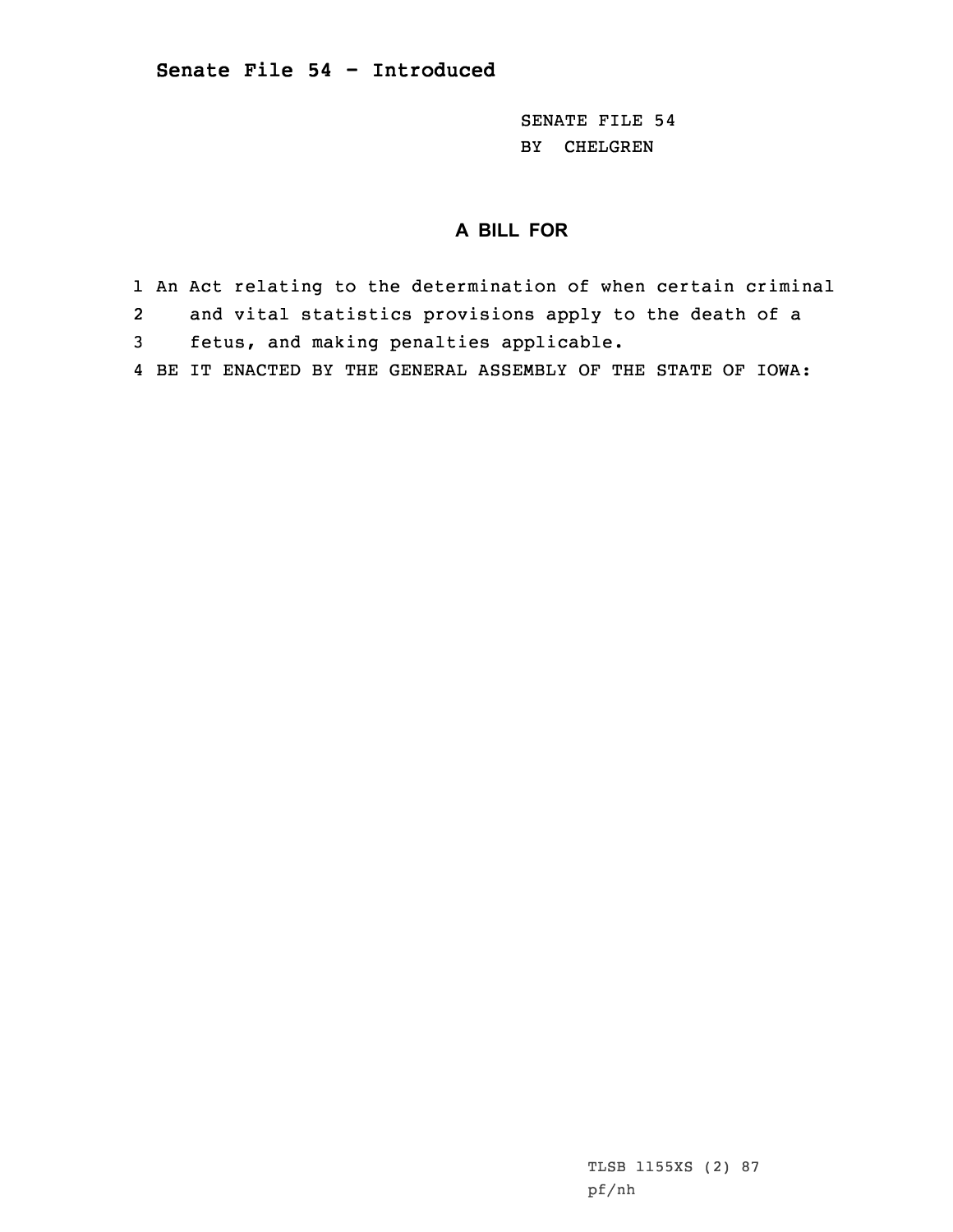1 Section 1. Section 136A.2, subsection 8, Code 2017, is 2 amended to read as follows:

3 8. "Stillbirth" means an unintended fetal death occurring 4 after <sup>a</sup> gestation period of twenty completed weeks, or an 5 unintended fetal death of a fetus with a weight of three 6 hundred fifty or more grams.

7 Sec. 2. Section 144.29, unnumbered paragraph 1, Code 2017, 8 is amended to read as follows:

 A fetal death certificate for each fetal death which occurs 10 in this state after a gestation period of twenty completed ll <del>weeks or greater, or for</del> of a fetus with a weight of three hundred fifty grams or more shall be filed as directed by the state registrar within three days after delivery and prior to final disposition of the fetus. The certificate shall be registered if it has been completed and filed in accordance with this [chapter](https://www.legis.iowa.gov/docs/code/2017/144.pdf).

17 Sec. 3. Section 144.29A, subsection 7, paragraph c, Code 18 2017, is amended to read as follows:

 *c. "Spontaneous termination of pregnancy"* means the occurrence of an unintended termination of pregnancy at any 21 time during the period from conception to <del>twenty weeks</del> the point in gestation when the fetus reaches <sup>a</sup> weight of three hundred fifty grams and which is not <sup>a</sup> spontaneous termination 24 of pregnancy at any time <del>during the period from twenty weeks or</del> after the point in gestation when the fetus reaches <sup>a</sup> weight greater than three hundred fifty grams which is reported to the department as <sup>a</sup> fetal death under this [chapter](https://www.legis.iowa.gov/docs/code/2017/144.pdf).

28 Sec. 4. Section 707.1, Code 2017, is amended to read as 29 follows:

30 **707.1 Murder defined.**

31 1. <sup>A</sup> person who kills another person with malice 32 aforethought either express or implied commits murder.

<sup>33</sup> 2. *"Person"*, when referring to the victim of <sup>a</sup> murder, means 34 an individual human being from the point of gestation when the 35 fetus reaches <sup>a</sup> weight of three hundred fifty grams or more

LSB 1155XS (2) 87

-1-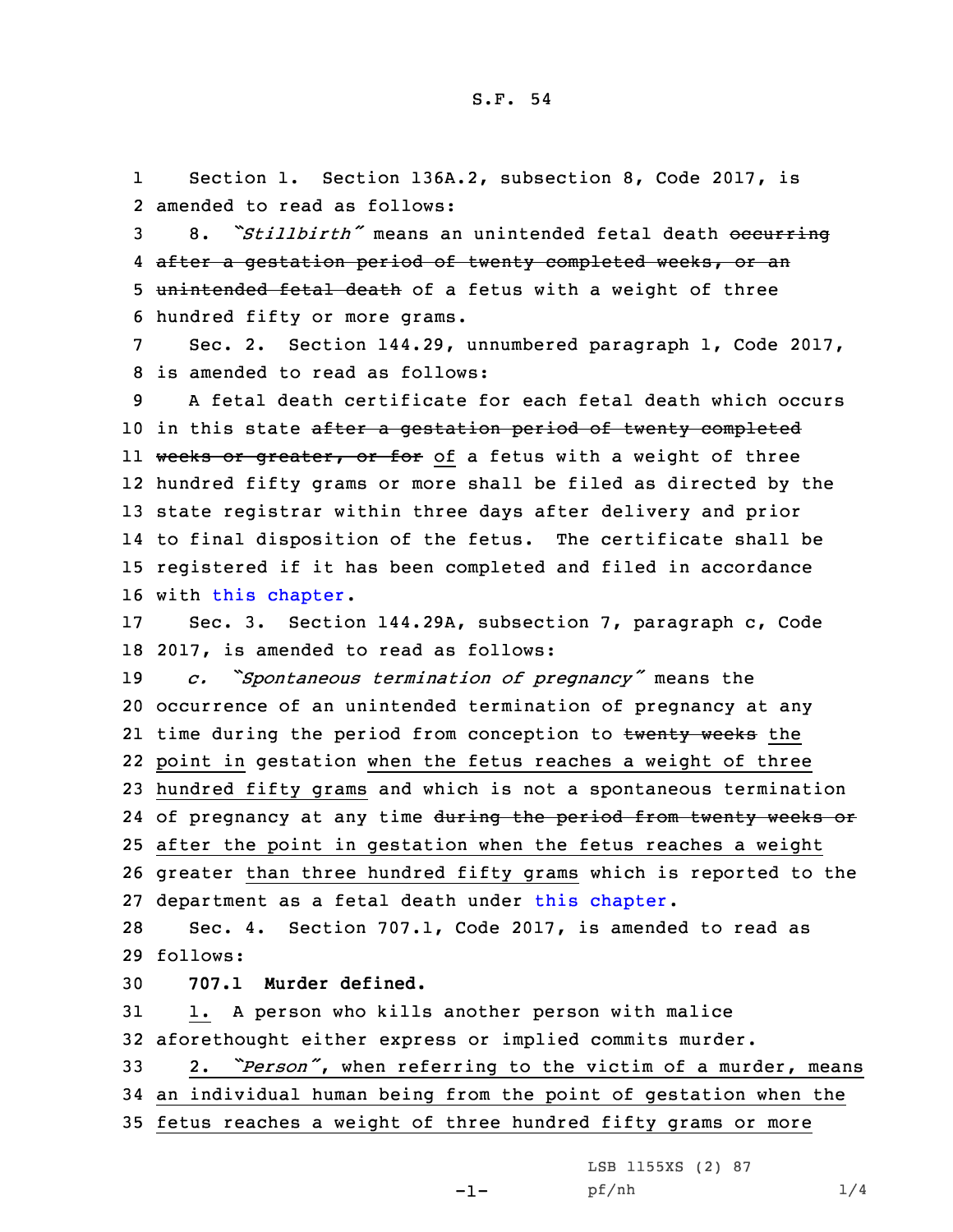## S.F. 54

1 until natural death.

|                | ancii nacarai acach                                                         |
|----------------|-----------------------------------------------------------------------------|
| $\overline{2}$ | Murder does not include any of the following:<br>3.                         |
| 3              | A "stillbirth" as defined in section 136A.2, a<br>$\partial$ .              |
| 4              | "fetal death" as defined in section 144.1, or a "spontaneous                |
| 5.             | termination of pregnancy" as defined in section 144.29A.                    |
| 6              | A termination of a human pregnancy performed by a<br>b.                     |
| 7 <sup>7</sup> | physician licensed in this state to practice medicine or                    |
| 8              | surgery or osteopathic medicine or surgery when in the best                 |
|                | 9 clinical judgment of the physician the termination is performed           |
|                | 10 to preserve the life or health of the pregnant person or of the          |
|                | 11 fetus and every reasonable medical effort not inconsistent with          |
|                | 12 preserving the life of the pregnant person is made to preserve           |
|                | 13 the life of a viable fetus.                                              |
| 14             | Sec. 5. Section 707.7, subsections 1 and 2, Code 2017, are                  |
|                | 15 amended to read as follows:                                              |
| 16             | 1. Any person who intentionally terminates a human                          |
|                | 17 pregnancy, with the knowledge and voluntary consent of the               |
|                | 18 pregnant person, after the end of the second trimester of the            |
|                | 19 <del>pregnancy</del> fetus reaches a weight of three hundred fifty grams |
|                | 20 or more where death of the fetus results commits feticide.               |
|                | 21 Feticide is a class "C" felony.                                          |
| 22             | 2. Any person who attempts to intentionally terminate a                     |
|                | 23 human pregnancy, with the knowledge and voluntary consent of             |
|                | 24 the pregnant person, after the end of the second trimester of            |
|                | 25 the pregnancy fetus reaches a weight of three hundred fifty              |
|                | 26 grams or more where death of the fetus does not result commits           |
|                | 27 attempted feticide. Attempted feticide is a class "D" felony.            |
| 28             | Sec. 6. Section 707.9, Code 2017, is amended to read as                     |
|                | 29 follows:                                                                 |
| 30             | 707.9 Murder of fetus aborted alive.                                        |
| 31             | A person who intentionally kills a viable fetus that has                    |
|                | 32 reached a weight of three hundred fifty grams or more aborted            |
|                | 33 alive shall be guilty of a class "B" felony.                             |
| 34             | Sec. 7. Section 707.10, Code 2017, is amended to read as                    |
|                | 35 follows:                                                                 |
|                |                                                                             |

-2-

LSB 1155XS (2) 87 pf/nh 2/4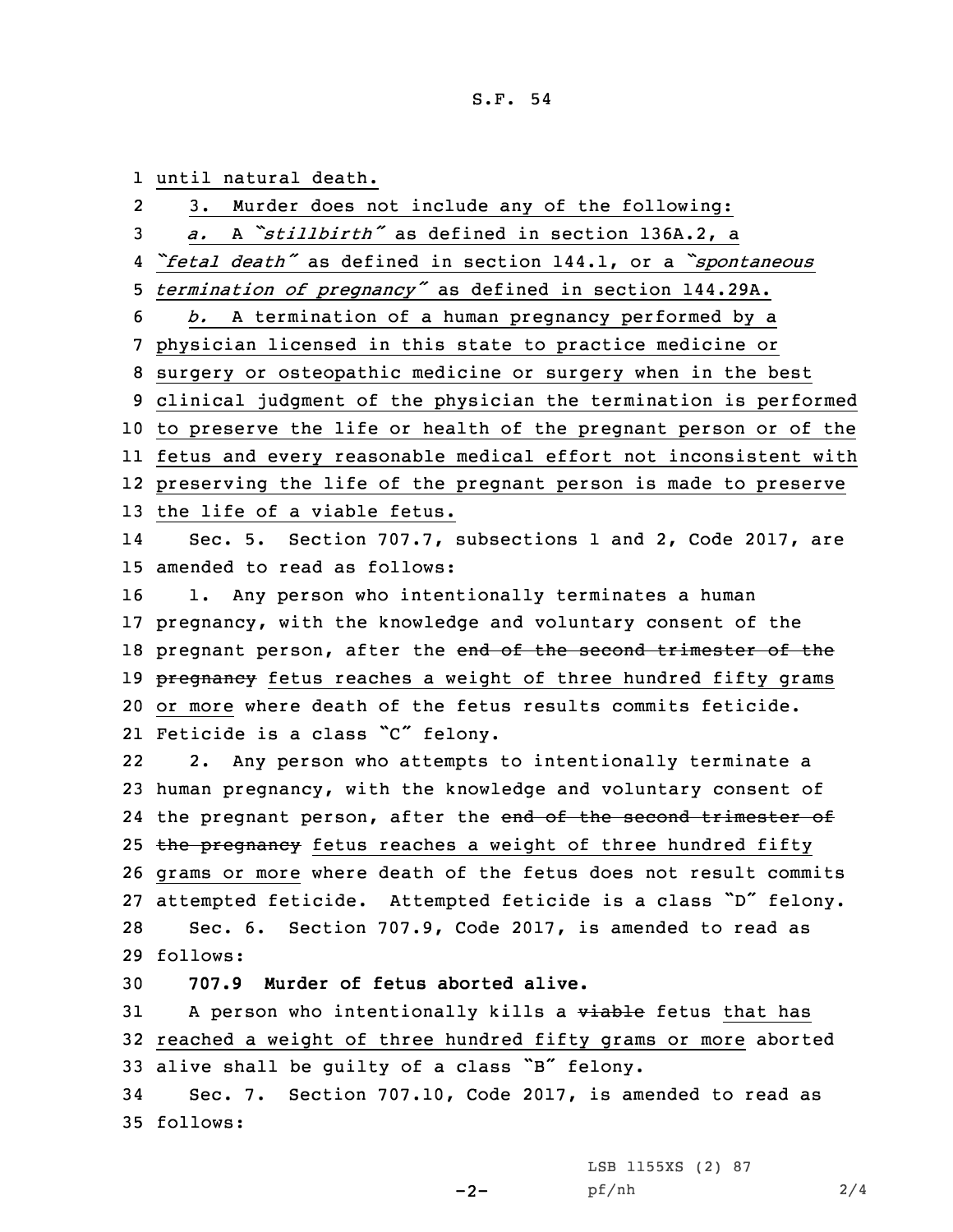S.F. 54

1**707.10 Duty to preserve the life of the fetus.**

2 <sup>A</sup> person who performs or induces <sup>a</sup> termination of <sup>a</sup> human 3 pregnancy and who willfully fails to exercise that degree of 4 professional skill, care, and diligence available to preserve 5 the life and health of a viable fetus that has reached a weight 6 of three hundred fifty grams or more shall be guilty of <sup>a</sup> 7 serious misdemeanor.

8 EXPLANATION

9 **The inclusion of this explanation does not constitute agreement with** <sup>10</sup> **the explanation's substance by the members of the general assembly.**

11 This bill relates to the determination of when fetal death 12 and homicide and related criminal provisions apply to <sup>a</sup> fetus. <sup>13</sup> The bill redefines "stillbirth" and "spontaneous termination 14 of pregnancy", and describes fetal death for the purposes of 15 the required filing of <sup>a</sup> fetal death certificate, so that all <sup>16</sup> these terms are based on the fetus' weight relative to <sup>350</sup> 17 grams.

 The bill defines the term "person" in the context of the victim of <sup>a</sup> murder to mean an individual human being from the point of gestation when the fetus reaches <sup>a</sup> weight of 350 grams or more until natural death. However, the bill provides that murder does not include <sup>a</sup> stillbirth, <sup>a</sup> fetal death, or <sup>a</sup> spontaneous termination of pregnancy.

24 The bill also amends provisions relating to feticide to apply the elements of that crime to <sup>a</sup> human pregnancy after the fetus reaches <sup>a</sup> weight of 350 grams and eliminates the alternative of application to <sup>a</sup> fetus after the second trimester of <sup>a</sup> pregnancy.

 The bill amends provisions relating to the murder of <sup>a</sup> fetus aborted alive and the duty to preserve the life of <sup>a</sup> fetus on which <sup>a</sup> termination of pregnancy has been induced or performed, to apply to <sup>a</sup> fetus that has reached the weight of 350 grams or more rather than <sup>a</sup> fetus that has reached the stage of viability.

35 The criminal penalties that currently apply to murder,

 $-3-$ 

LSB 1155XS (2) 87 pf/nh 3/4